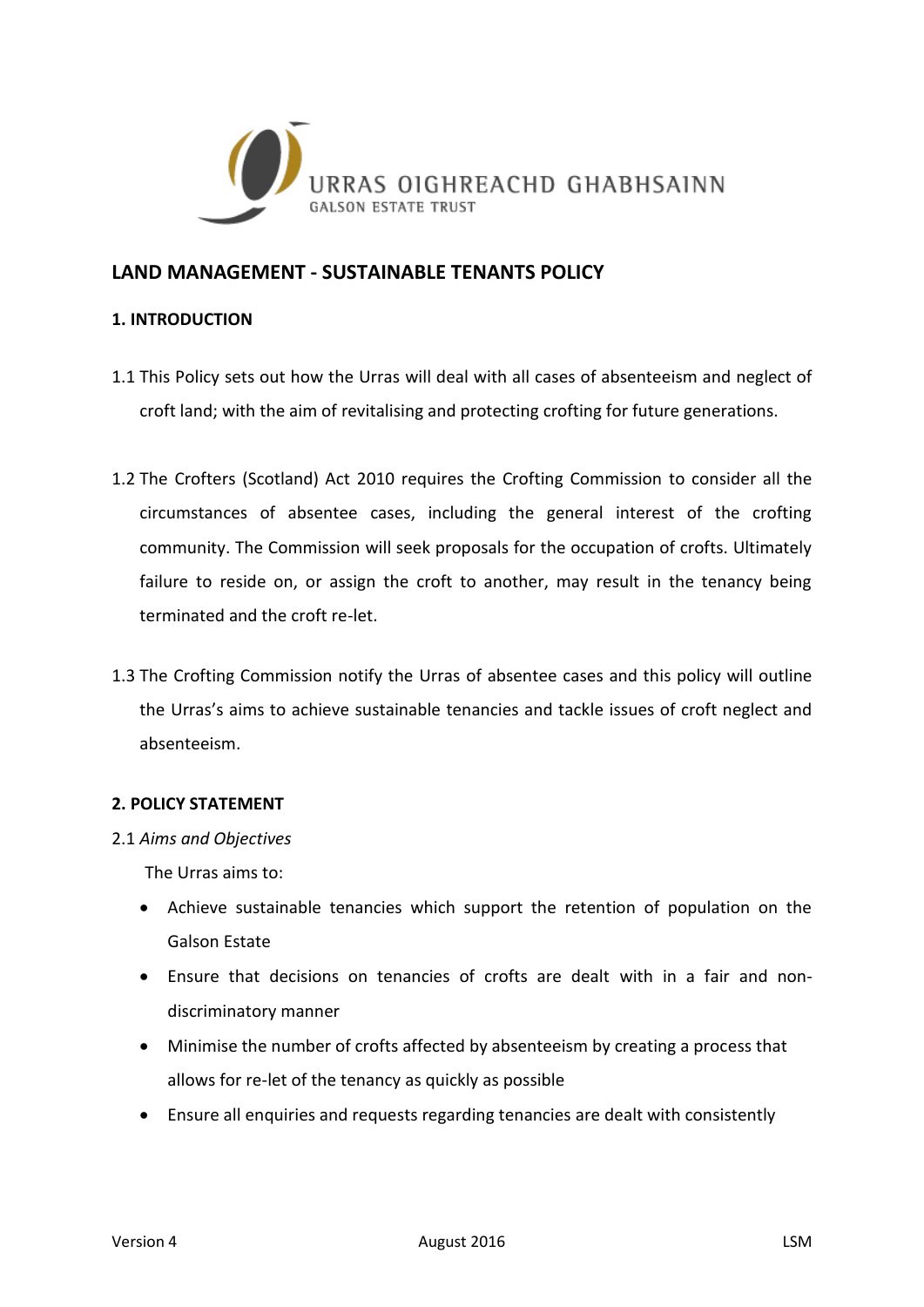- Protect the rights of outgoing tenants by ensuring that any compensation due will be paid, after liabilities are accounted for.
- Ensure that the overarching aims and objectives of the Trust are taken into consideration in assigning or re-letting the tenancies of croft land

In this context, consideration will be given to:

- Maintaining the local population
- Whether the proposed tenant will be a new entrant to crofting
- The wider interest of the communities of the Galson Estate
- Whether the proposed tenant's proposals for the croft will contribute to the sustainable development of the community and demonstrate a "useful purpose" i for the land
- The demand for crofts on the Galson Estate
- Any existing arrangements which may be pertinent

#### **3. IMPLEMENTATION**

- 3.1 The procedure, which accompanies this Policy, provides an extensive list of checks and procedures that are completed by the Urras as part of the process of re-letting a croft that is deemed to have an absentee tenant.
- 3.2 The following guidelines are adhered to as part of the implementation of this policy;
	- The Crofting Commission hold regulatory powers to tackle absenteeism. The Commission will seek proposals for the occupation of crofts. Ultimately failure to reside on, or assign the croft to another, may result in the tenancy being terminated and the croft re-let. ii
	- The Urras will be notified of any vacant croft available for re-let and will arrange for a survey of the croft to allow for assessment of compensation due.<sup>iii</sup>
	- The outgoing tenant will be liable for any arrears of rent, an administration fee, advertising costs of and a valuation survey fee as well as any other associated costs incurred as part of the re-letting process.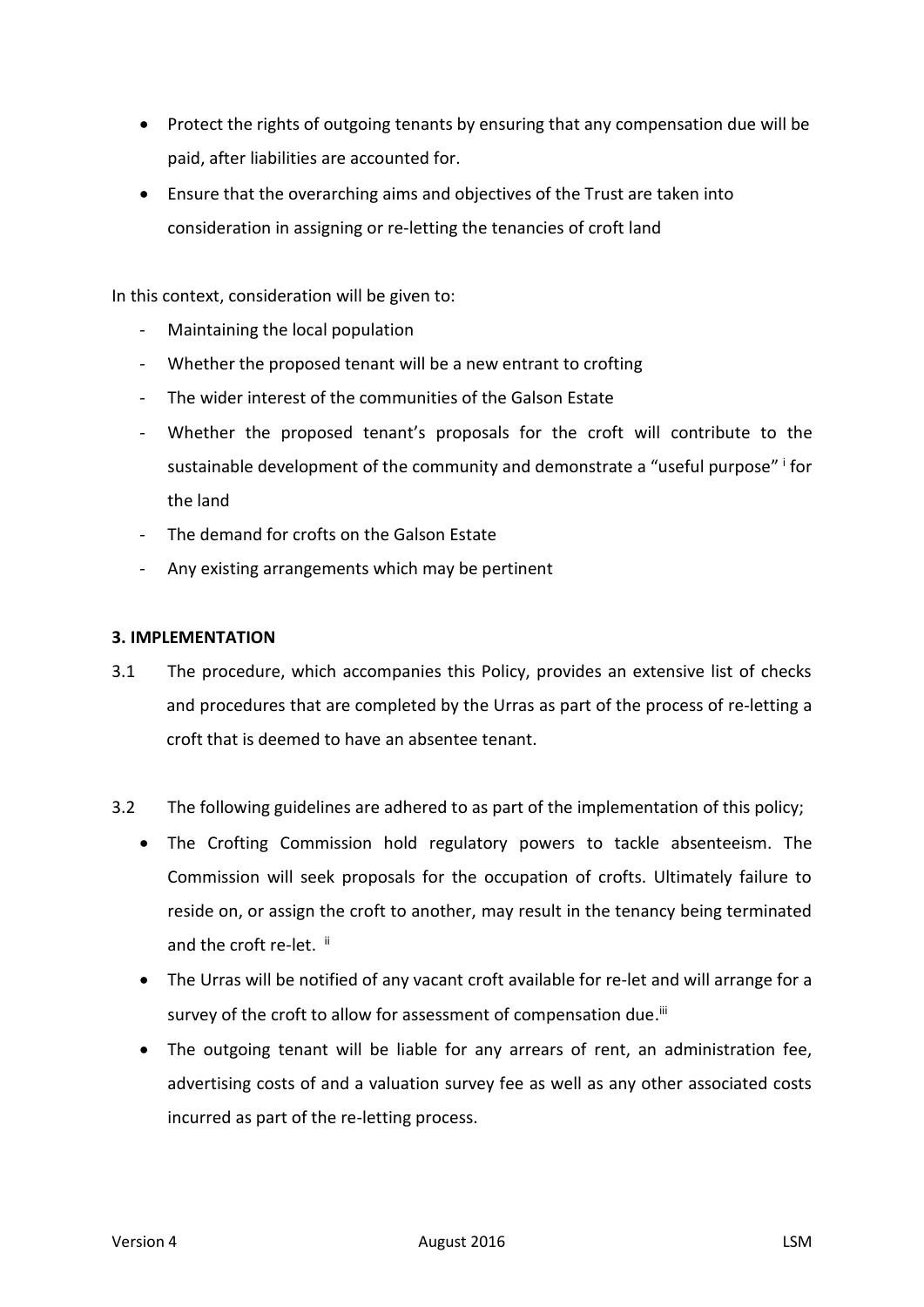- The Urras will advertise the tenancy of a croft to be re-let in the local press and invite letters of interest along with a plan of how a tenant will cultivate or put the land to good use.<sup>iv</sup>
- Letters of interest outlining plans will be considered and scored by an assessment panel formed by the Trust. The panel will constitute of the Urras Manager, the local Grazings Clerk for the relevant township and a director from Urras Oighreachd Ghabhsainn's Board of Directors. <sup>v</sup>
- The tenancy of the croft will be offered to the candidate who offers a plan that best meets the criteria set as part of the assessment process.
- Interested parties will be contacted in writing to inform them of the decision within 21 days.
- Any appeals to the decision should be made in writing within 21 days of the decision.
- The new tenant must pay the Urras the amount advertised as part of the re-let, this payment is used to pay the compensation owing to the outgoing tenant.
- The Urras will issue all appropriate documentation to enable a new tenant to take over a tenancy as quickly as possible.
- Crofts will not be sold to absentee tenants
- Crofts that have been re-let will not be sold to incoming tenants
- In line with the Urras's aims and objectives, title will be granted for a 1st house site on the croft.
- It is the responsibility of the new tenant to inform the Crofting Commission that they have taken over the tenancy of the croft and this should be done in line with the guidelines set out by the Commission.

## **4. RESPONSIBILITY**

- 4.1 Overall responsibility for the implementation of this policy lies with the Board of Directors of Urras Oighreachd Ghabhsainn.
- 4.2 The Urras's Manager is responsible for the day-to-day implementation and application of the policy and procedures, as well as having responsibility for monitoring and making recommendations for improvement.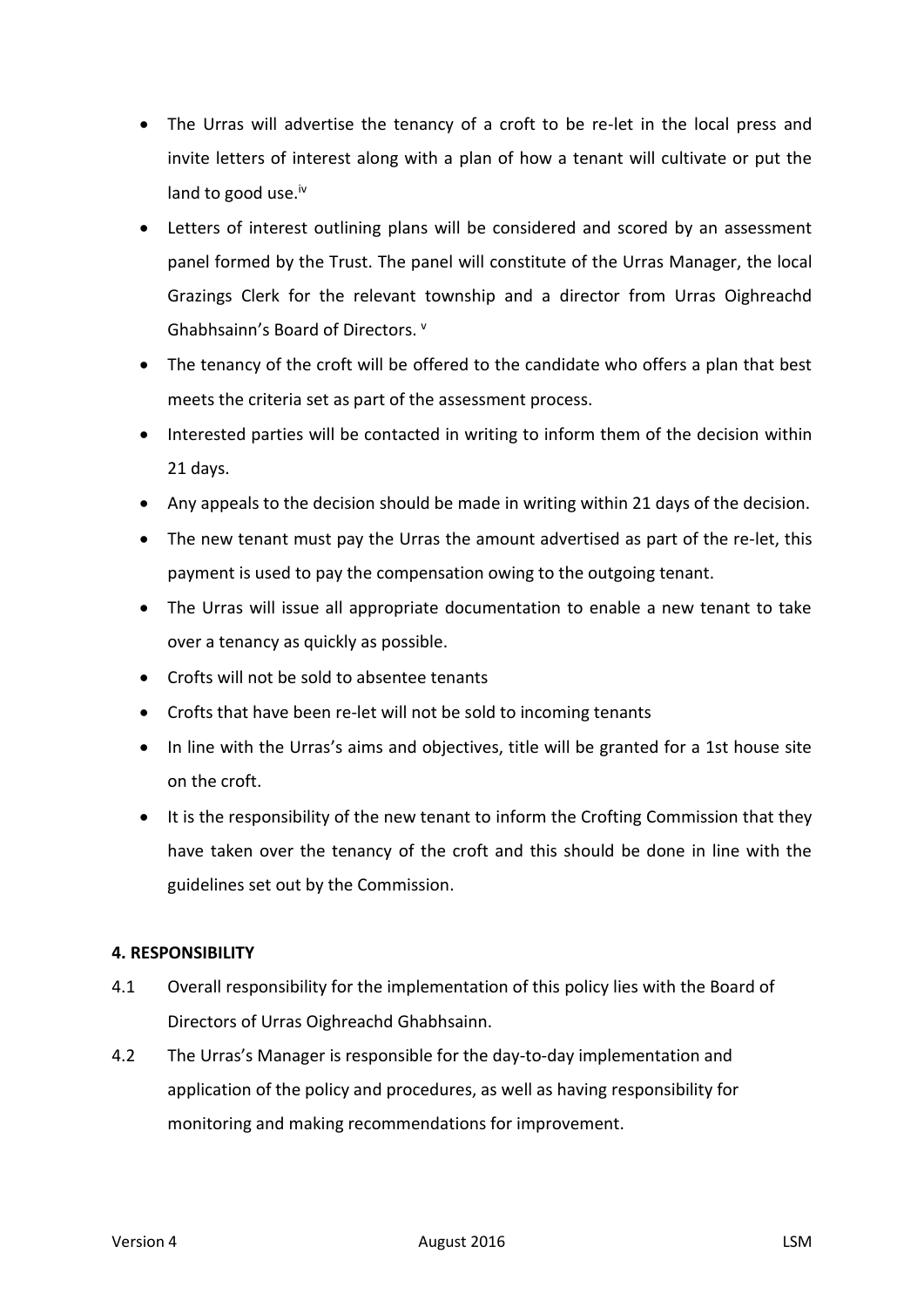### **5. CONSULTATION**

5.1 The Urras will consult on an annual basis with the assessment panel, grazings committees and other relevant bodies to promote continuous improvement and develop good practice in this policy.

## **6. REVIEW**

6.1. The Urras will formally review this policy on an annual basis, unless changes in legislation or regulation require an earlier review.

#### **7. TRAINING**

- 7.1 The Urras will provide all those involved in implementing this policy with appropriate training.
- 7.2 Training will be given to:
	- New Staff
	- Existing staff, as a refresher/update as require
	- All those involved in the assessment process
	- Training for staff/panel after change to policy/legislation

#### **8. POLICY REVIEW SUMMARY**

| Policy title:        | Land Management - Sustainable Tenants Policy       |
|----------------------|----------------------------------------------------|
| Dated created:       | 17 <sup>th</sup> July 2012                         |
|                      | Person responsible: Commercial Development Manager |
| Version:             | 4                                                  |
| Date last amended:   | August 2016                                        |
| Authorised by:       | n/a                                                |
| Formal Review:       | Annually or more frequently, if required           |
| Review committee     | Urras Oighreachd Ghabhsainn Board of Directors     |
| Date of last review: | August 2016                                        |
| Date of next review: | August 2017                                        |